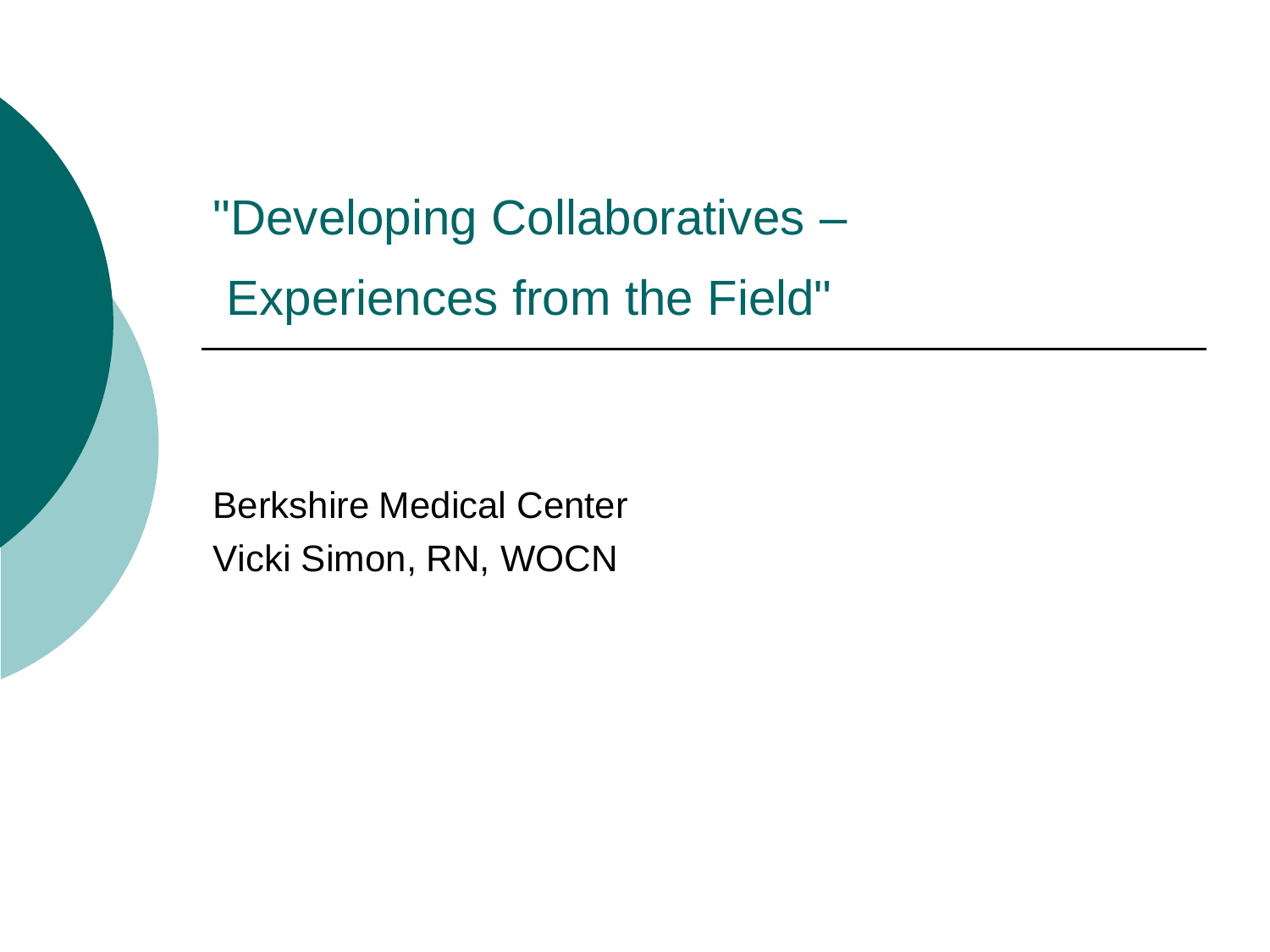# **September 2008:** *IHI (Institute for Healthcare Initiatives) Save 5 million Lives Campaign*

#### PUP Committee formed

- All departments (Purchasing, Nursing, Case Management, Nutrition, Safety, Quality, Physical Therapy, Behavioral Health, Physician – Hospitalist; Outpatient Wound, Home Care Wound, etc)
- Reviewed: wound product formulary, standardization, cost; standards of care, prevention interventions, etc.; PU Prevalence;
- Meets monthly

Quarterly PU Prevalence Study

Mass Hospital Assoc (Patient's First – web)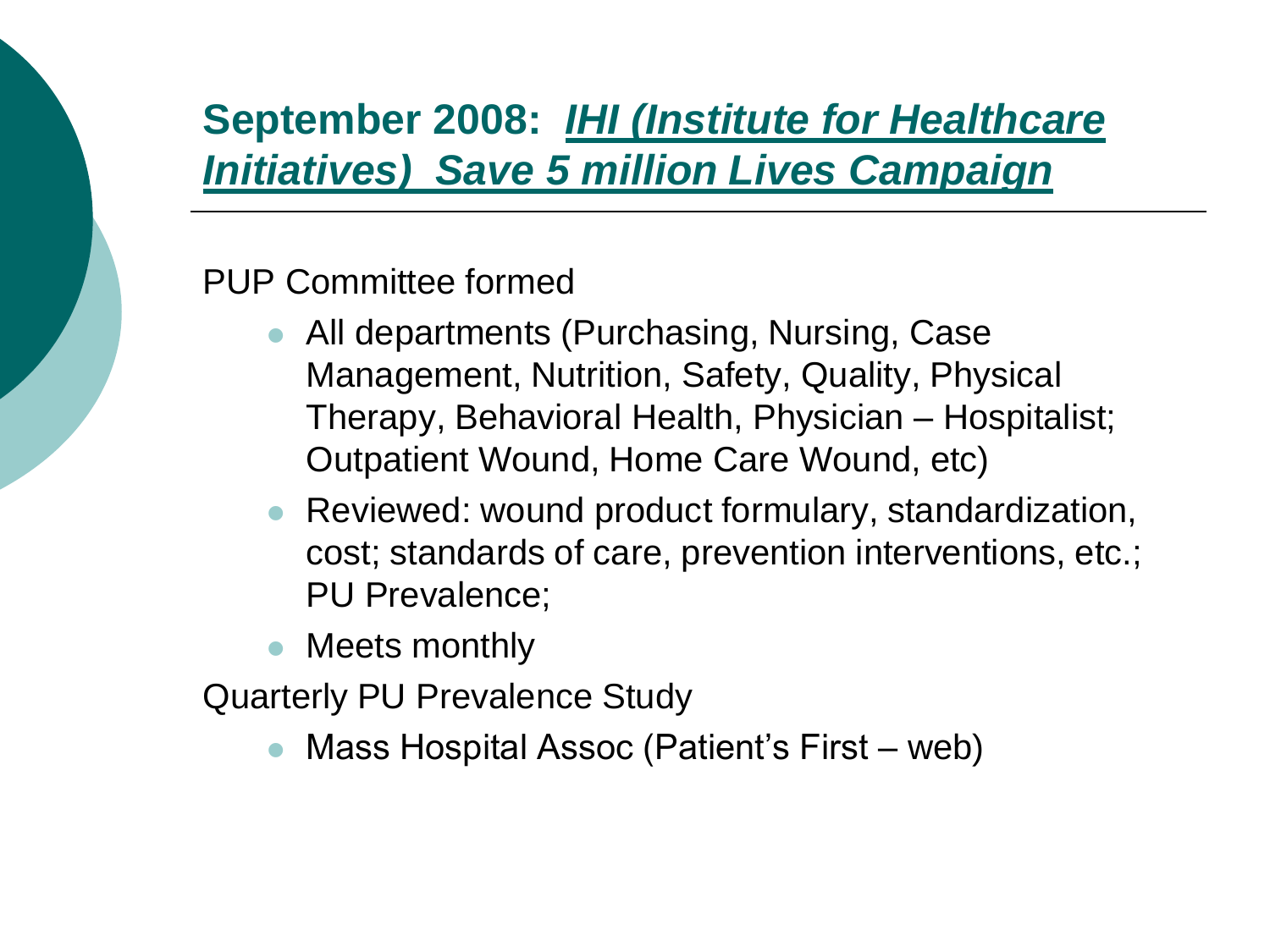# **2009: MassPRO –** *Initiated Collaborative between Hospitals & Long Term Care across state*

BMC selected to participate with 2 local Nursing Homes (not w/i same hospital company)

- Focus 2 fold: hospitals would have resources to support PUP education etc., while Long Term Care has experience with such preventative measures; second identify areas in which to improve pt. care;
- Each agency had to do a self-assessment, ranking itself for prevention, risk assessments (i.e. Braden Scale), nutritional interventions as well as turning, repositioning, support surfaces, culture change, etc and then select 2 areas on which to improve upon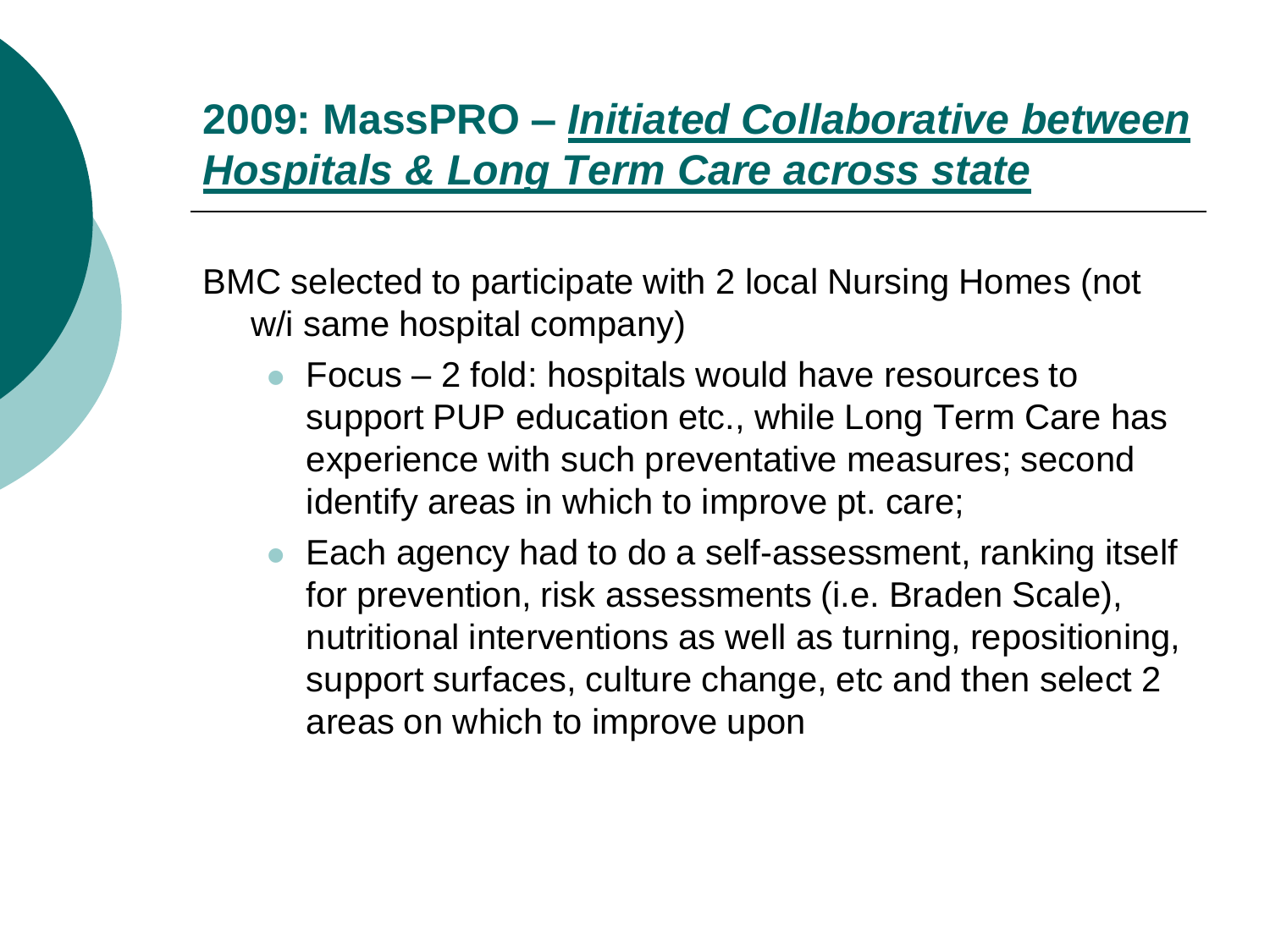Met with our LTC agencies – Areas to support each other:

- Hospital to LTC :
	- $\circ$  more complete information on wounds being discharged: stages, size, location from the inpatient side;
	- $\circ$  supplies to help transition treatment plans  $$ especially if products that LTC doesn't use;
	- Timeliness of seeing patients at scheduled appt. in the clinic (waiting while sitting in wheelchairs; cost of having companions travel with residents;)
- **LTC** to Hospital:
	- $\circ$  Share Treatment Record (TAR) as well as the Medication record (MAR) when transferring patients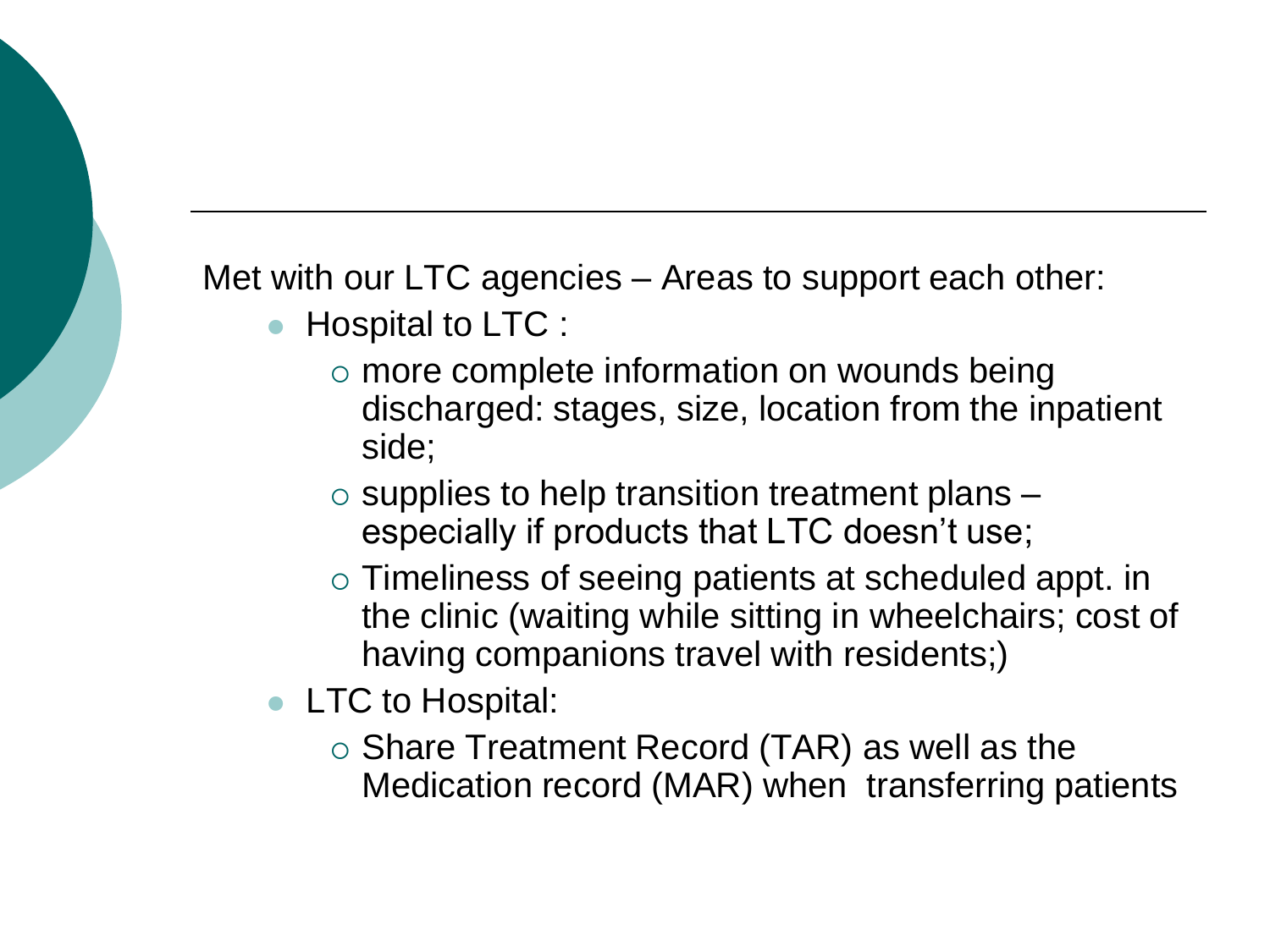## **September 2009: BMC PUP committee member asked why collaborative couldn't include all LTC?**

Explained this was a Mass PRO Imitative, however we could do something local as our own imitative

Members of our PUP Committee and our LTC Liaisons met (Case Management, Nursing, Wound Care Staff, Quality, Safety, etc)

- Identified issues that this could be a forum for
	- $\circ$  education opportunities;
	- communication;
	- $\circ$  discussing obstacles for admitting or transferring patients across the continuum, etc. (accessibility, skill, cost)
		- NPWT (VAC, Renasys, etc.)
		- Specialty Beds
		- **Treatment interventions**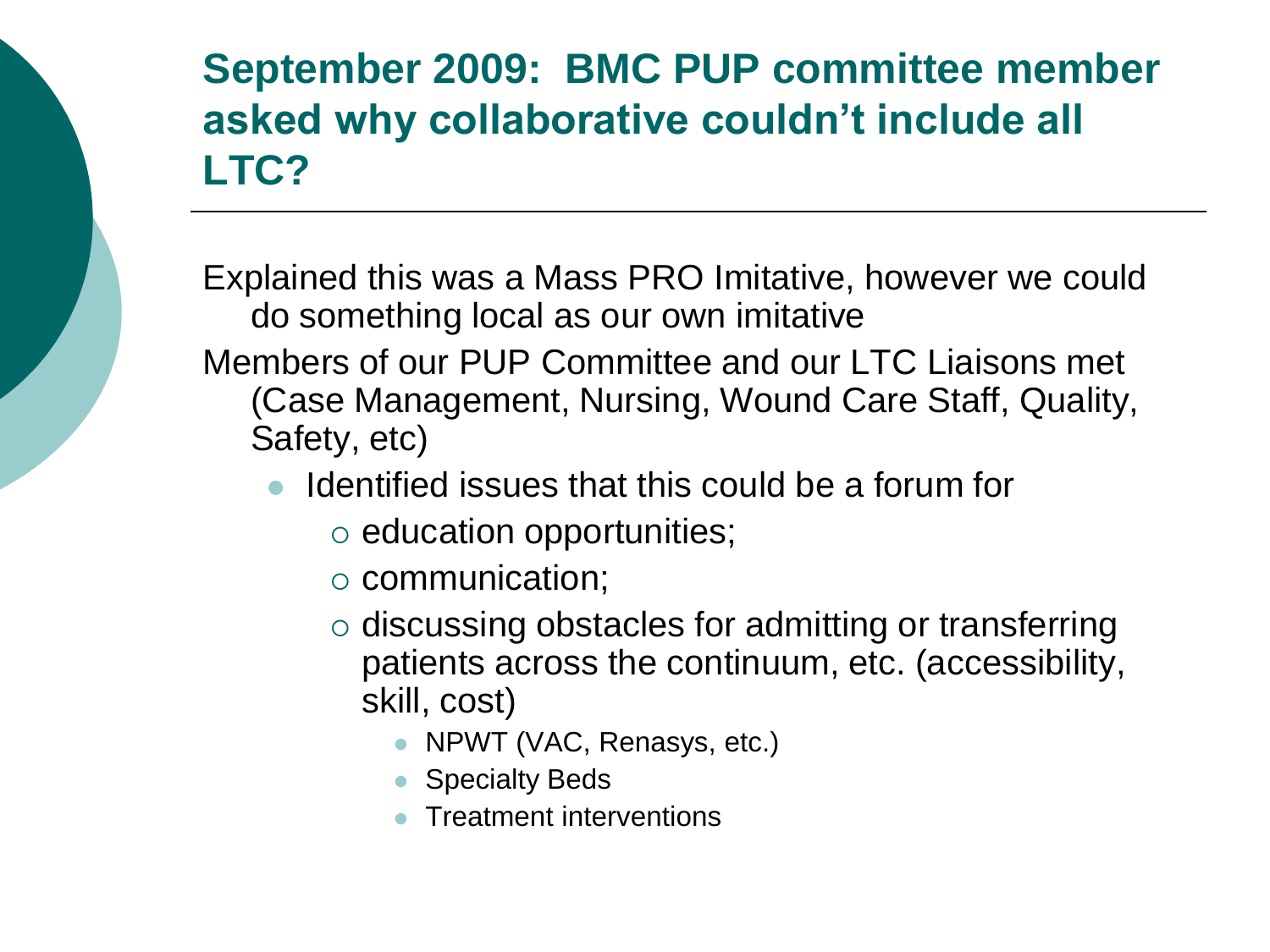- $\circ$  A mailing for all nursing homes, home care and hospitals in Berkshire County was developed.
	- Clinical/Operations contact person;
	- Mailing address, phone, fax, e-mail;
- A letter sent to each Administrator and Clinical/Operations contact inviting a clinical and/or clinical administrative representative to join us – once a month.